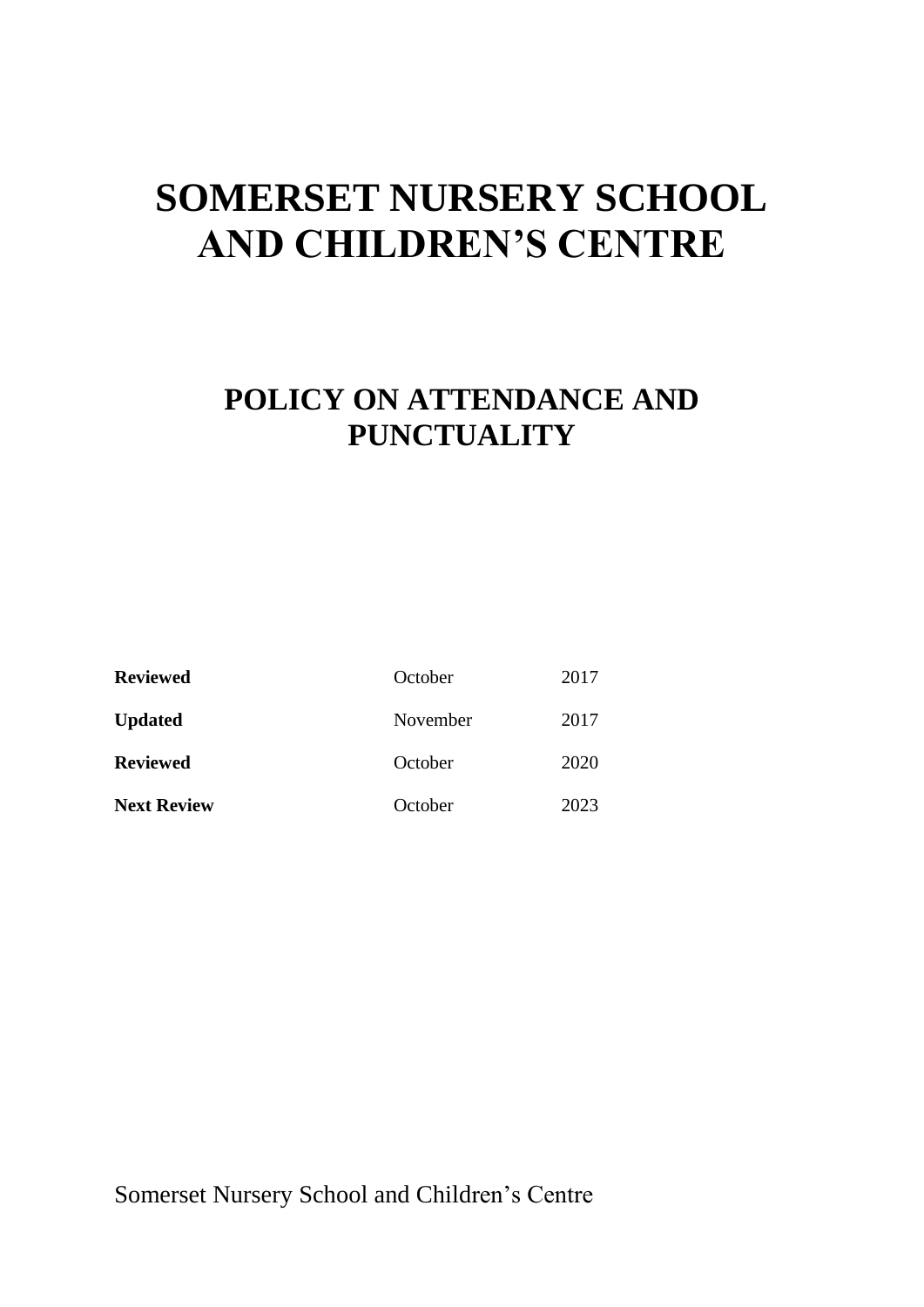### Attendance and Punctuality

Somerset Nursery School and Children's Centre is run by Wandsworth Borough Council. The education we provide is carefully planned, monitored and inspected by OFSTED.

Although nursery education is non-statutory, there are good reasons why it is important that children attend regularly and punctually. There is a very high demand for places here and we ask all parents and carers to cooperate by making good use of the provision we offer.

Regular attendance is vital for:

- Continuity of learning
- The development of confidence
- The development of good relationships with other children and with the adults who work here
- A positive attitude to school
- The development of good habits and routines which will last throughout life.

Even a day's absence can unsettle a child, undermine their confidence and interrupt their learning.

Research shows that children who do not attend Nursery or school regularly often struggle to keep up and can experience real difficulties as time goes on.

We have a statutory duty to protect children, and will always need to know that they are safe. If your child is away from the Centre, please let us know the reason as soon as possible.

We have to record all absences as authorised or unauthorised. Attendance figures are reported at Governor's meetings and are taken into account when we are inspected by OFSTED. We closely monitor attendance and the Education Welfare Team are notified of any concerns we may have. Your Child's attendance at Nursery, is also shared with their feeder Primary School.

If you have a problem getting your child to the Centre please talk it over with us, and we will try to help.

#### Holidays

Holidays should be taken during the Centre's holidays.

#### Illness

Wandsworth has a policy on infectious diseases; please let us know if your child has an infectious disease. We are happy for children to attend the Centre unless they are really unwell or infectious. We will always contact parents/carers if we think a child is not well enough to be here. Medicines can be given, under some circumstances, by arrangement with parents/carers.

#### Punctuality

Your child should be here in time for the start of the session. Children can miss out on opportunities if they miss the beginning of an activity, particularly as their time here is very short and precious. It is important to build good habits of punctuality, and we hope that all